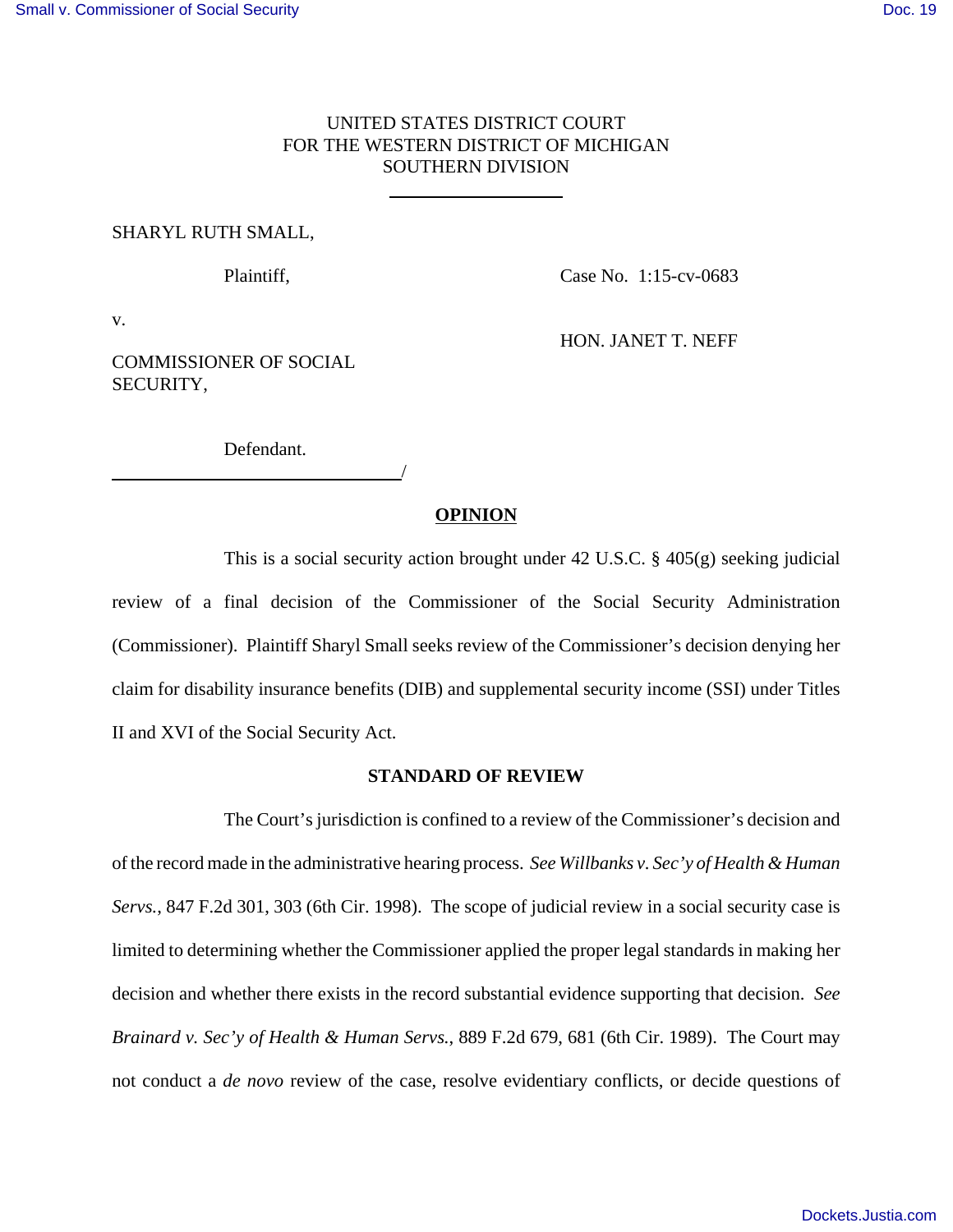credibility. *See Garner v. Heckler*, 745 F.2d 383, 387 (6th Cir. 1984). It is the Commissioner who is charged with finding the facts relevant to an application for disability benefits, and her findings are conclusive provided they are supported by substantial evidence. *See* 42 U.S.C. § 405(g).

Substantial evidence is more than a scintilla, but less than a preponderance. *See Cohen v. Sec'y of Health & Human Servs.*, 964 F.2d 524, 528 (6th Cir. 1992) (citations omitted). It is such relevant evidence as a reasonable mind might accept as adequate to support a conclusion. *See Richardson v. Perales*, 402 U.S. 389, 401 (1971); *Bogle v. Sullivan*, 998 F.2d 342, 347 (6th Cir. 1993). In determining the substantiality of the evidence, the Court must consider the evidence on the record as a whole and take into account whatever in the record fairly detracts from its weight. *See Richardson v. Sec'y of Health & Human Servs.*, 735 F.2d 962, 963 (6th Cir. 1984). The substantial evidence standard presupposes the existence of a zone within which the decision maker can properly rule either way, without judicial interference. *See Mullen v. Bowen*, 800 F.2d 535, 545 (6th Cir. 1986) (citation omitted). This standard affords to the administrative decision maker considerable latitude, and indicates that a decision supported by substantial evidence will not be reversed simply because the evidence would have supported a contrary decision. *See Bogle*, 998 F.2d at 347; *Mullen*, 800 F.2d at 545.

#### **PROCEDURAL POSTURE**

Plaintiff was 46 years of age on the date of the Administrative Law Judge's (ALJ) decision. (PageID.30, 58.) She graduated high school, after attending special education classes, and was previously employed as a cashier. (PageID.62.) Plaintiff is currently employed at McDonald's, though such does not rise to the level of substantial gainful activity. (PageID.60.) Plaintiff applied for benefits on December 13, 2012, alleging that she had been disabled since June 20, 2010, due to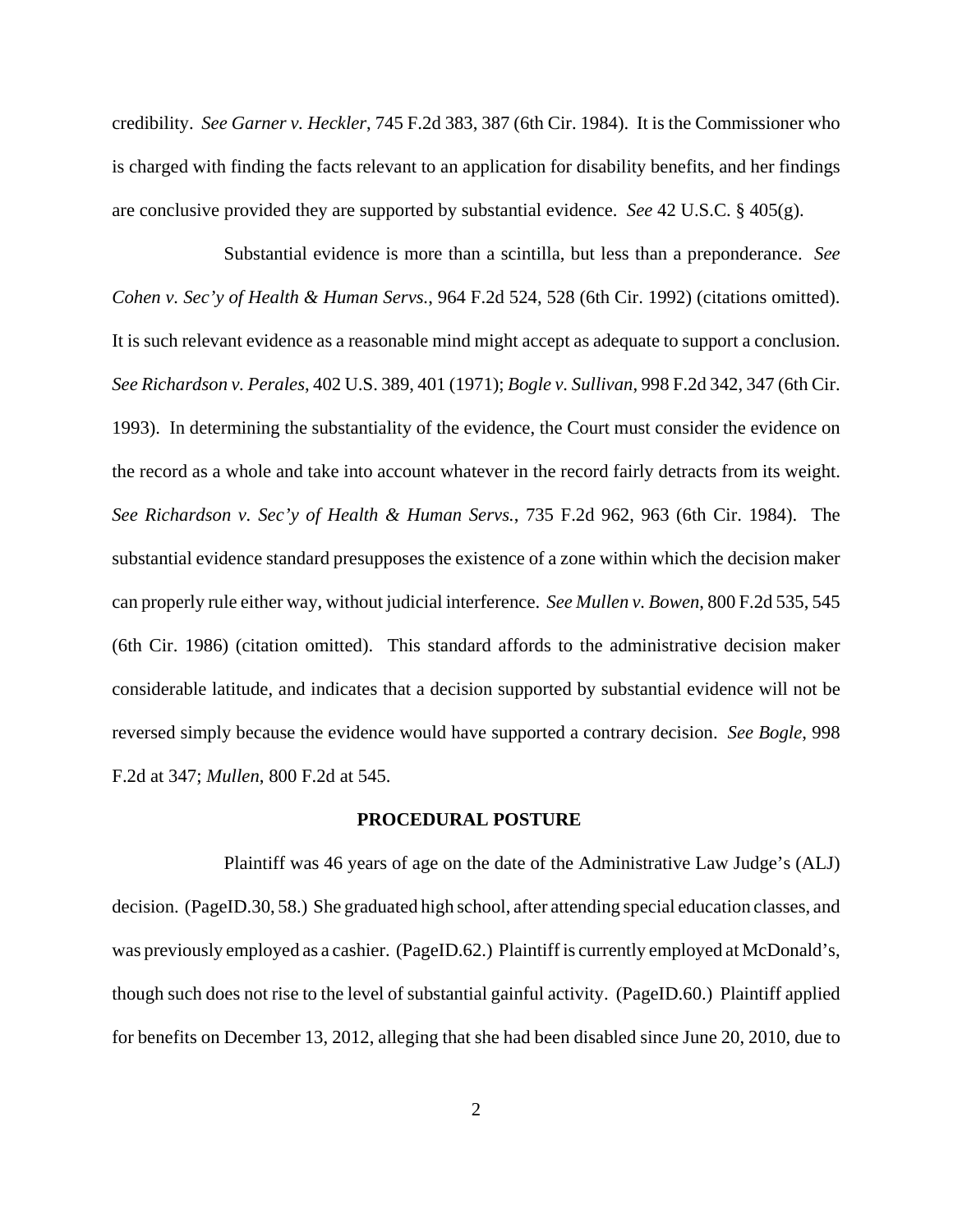severe depression, lower back pain, and varicose veins. (PageID.91, 101, 190–202.) Plaintiff's applications were denied on April 2, 2013, after which time she requested a hearing before an ALJ. (PageID.122–129, 132–133.) On January 28, 2014, Plaintiff appeared with her counsel at an administrative hearing before ALJ Christopher Ambrose during which both Plaintiff and a vocational expert (VE) testified. (PageID.53–89.) In a written decision dated February 25, 2014, the ALJ determined that Plaintiff was not disabled. (PageID.30–52.) On May 5, 2015, the Appeals Council declined to review the ALJ's decision, making it the Commissioner's final decision in the matter. (PageID.22–25.) Plaintiff subsequently initiated this action under 42 U.S.C. § 405(g).

## **ALJ'S DECISION**

The social security regulations articulate a five-step sequential process for evaluating

disability. See 20 C.F.R.  $\S\S 404.1520(a-f)$ ,  $416.920(a-f)$ .<sup>1</sup> If the Commissioner can make a dispositive finding at any point in the review, no further finding is required. *See* 20 C.F.R.

 $^{1}$ 1. 1. An individual who is working and engaging in substantial gainful activity will not be found to be "disabled" regardless of medical findings (20 C.F.R. § 404.1520(b));

 <sup>2.</sup> An individual who does not have a "severe impairment" will not be found "disabled" (20 C.F.R. § 404.1520(c));

 <sup>3.</sup> If an individual is not working and is suffering from a severe impairment which meets the duration requirement and which "meets or equals" a listed impairment in Appendix 1 of Subpart P of Regulations No. 4, a finding of "disabled" will be made without consideration of vocational factors (20 C.F.R. § 404.1520(d));

 <sup>4.</sup> If an individual is capable of performing work he or she has done in the past, a finding of "not disabled" must be made  $(20 \text{ C.F.R.} \$  404.1520(e));

 <sup>5.</sup> If an individual's impairment is so severe as to preclude the performance of past work, other factors including age, education, past work experience, and residual functional capacity must be considered to determine if other work can be performed. (20 C.F.R. § 404.1520(f)).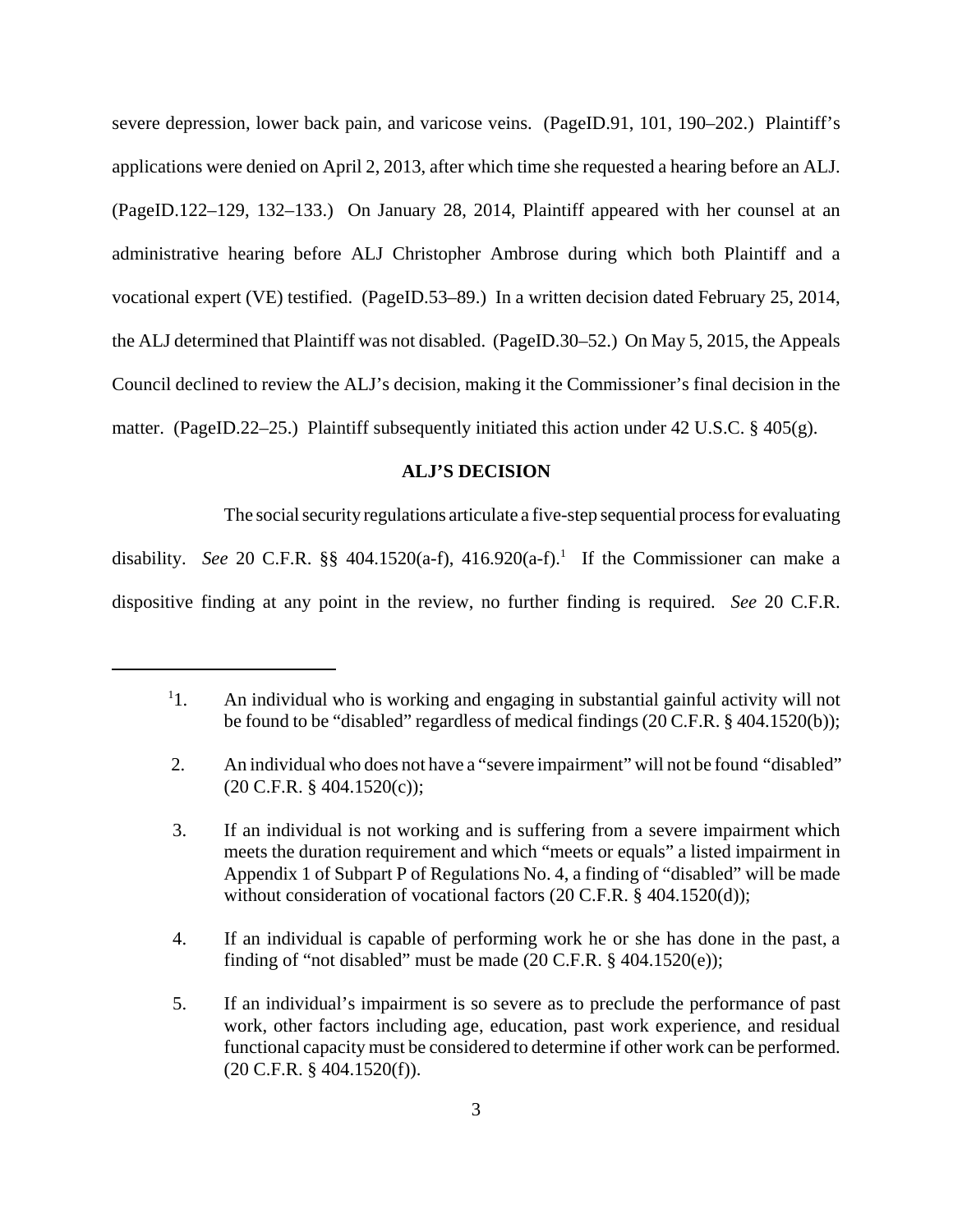§ 404.1520(a). The regulations also provide that if a claimant suffers from a nonexertional impairment as well as an exertional impairment, both are considered in determining the claimant's residual functional capacity (RFC). *See* 20 C.F.R. § 404.1545.

Plaintiff has the burden of proving the existence and severity of limitations caused by her impairments and that she is precluded from performing past relevant work through step four. *Jones v. Comm'r of Soc. Sec.*, 336 F.3d 469, 474 (6th Cir. 2003). At step five, it is the Commissioner's burden "to identify a significant number of jobs in the economy that accommodate the claimant's residual functional capacity (determined at step four) and vocational profile." *Id.*

ALJ Ambrose determined Plaintiff's claim failed at the fourth step of the evaluation. At step one, the ALJ found that Plaintiff had not engaged in substantial gainful activity since her alleged onset date. (PageID.36.) At step two, the ALJ determined Plaintiff had the following severe impairments: (1) degenerative disc disease of the cervical and lumbar spine; (2) obstructive sleep apnea; (3) status post left foot tendon rupture with ongoing pain; (4) obesity; (5) depression; and (6) learning disability. (PageID.36–37.) At the third step, the ALJ found that Plaintiff did not have an impairment or combination of impairments that met or equaled the requirements of the Listing of Impairments. (PageID.37–40.) At the fourth step, the ALJ found that Plaintiff retained the RFC based on all the impairments:

> to perform light work as defined in 20 CFR 404.1567(b) and 416.967(b), except she can occasionally climb ladders, ropes, or scaffolds; and must avoid even moderate use of moving machinery and exposure to unprotected heights. She can perform simple, routine, and repetitive tasks (unskilled work with an SVP of 1 or 2).

(PageID.40.) Continuing with the fourth step, the ALJ determined, based on VE testimony, that Plaintiff was able to perform her past relevant work as a cashier. (PageID.47.) Having made his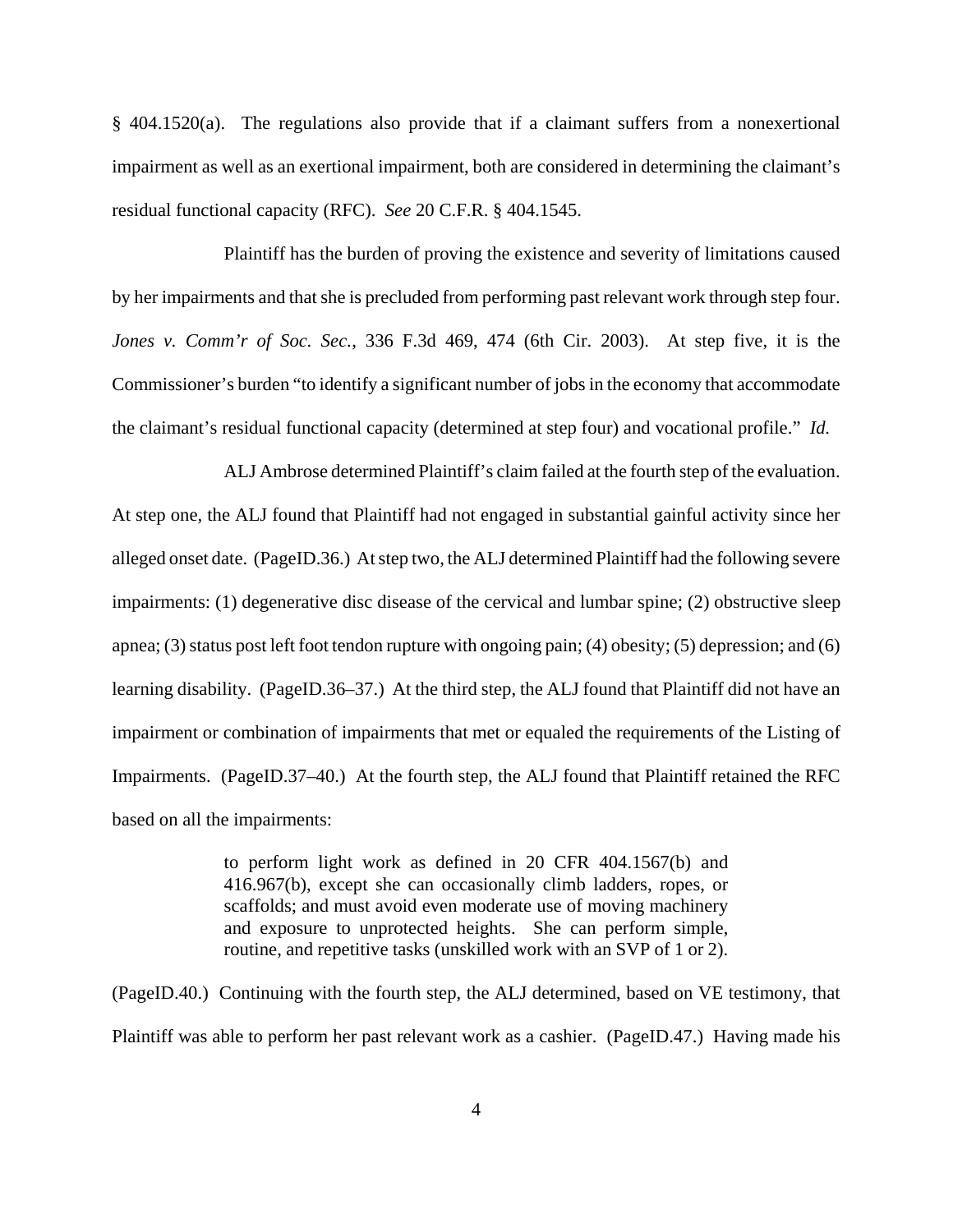determination at step four, the ALJ was not required to continue the evaluation and could have entered a finding that Plaintiff was not entitled to benefits. However the ALJ also included an alternative step five determination that a substantial number of other jobs existed that Plaintiff could perform. *See Richardson*, 735 F.2d at 964. (PageID.47–48.) The VE identified approximately 250,000 jobs within the nation in the positions of small parts packager, bench hand, and assembler that an individual similar to Plaintiff could perform. (PageID.48, 82.) This represents a significant number of jobs. *See Hall v. Bowen*, 837 F.2d 272, 274 (6th Cir. 1988); *McCormick v. Sec'y of Health & Human Servs.*, 861 F.2d 998, 1000 (6th Cir. 1988).

Accordingly, the ALJ concluded that Plaintiff was not disabled at any point from June 10, 2010 through February 25, 2014. (PageID.67.)

### **DISCUSSION**

The Listing of Impairments, detailed in 20 C.F.R., Part 404, Subpart P, Appendix 1,

identifies various impairments which, if present to the severity detailed therein, result in a finding that the claimant is disabled. Plaintiff's sole argument is that she is entitled to relief because the ALJ improperly determined that she does not satisfy Section 12.05 (Intellectual Disability) of the Listing. (PageID.476.) Section 12.05 of the Listing provides, in relevant part, the following:

> 12.05 Intellectual disability: Intellectual disability refers to significantly subaverage general intellectual functioning with deficits in adaptive functioning initially manifested during the developmental period; i.e., the evidence demonstrates or supports onset of the impairment before age 22.

> The required level of severity for this disorder is met when the requirements in A, B, C, or D are satisfied.

> > A. Mental incapacity evidenced by dependence upon others for personal needs (e.g., toileting, eating, dressing, or bathing) and inability to follow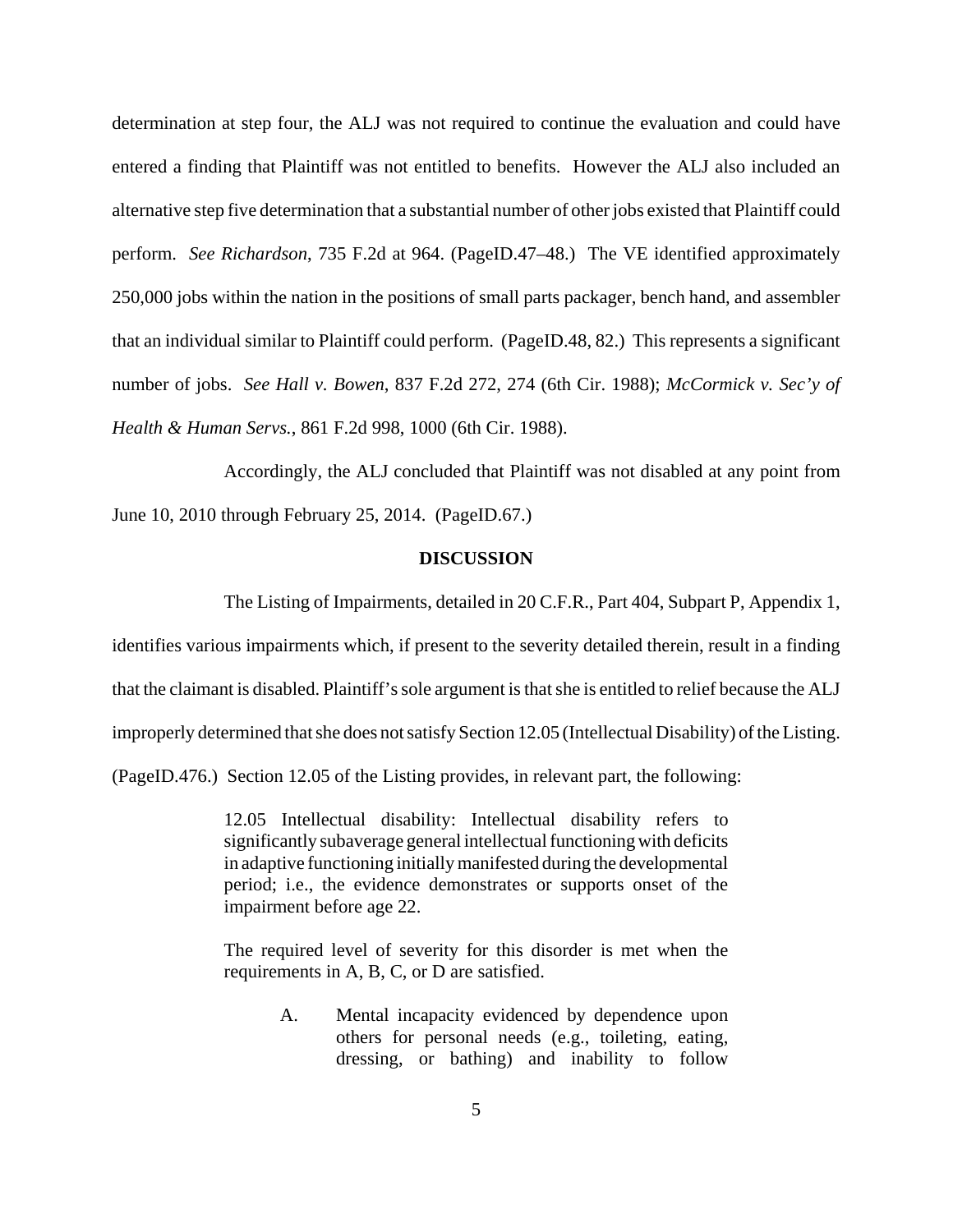directions, such that the use of standardized measures of intellectual functioning is precluded;

OR

- B. A valid verbal, performance, or full scale IQ of 59 or less;
- OR
- C. A valid verbal, performance, or full scale IQ of 60 through 70 and a physical or other mental impairment imposing additional and significant work-related limitation of function;

#### OR

- D. A valid verbal, performance, or full scale IQ of 60 through 70, resulting in at least two of the following:
	- 1. Marked restriction of activities of daily living; or
	- 2. Marked difficulties in maintaining social functioning; or
	- 3. Marked difficulties in maintaining concentration, persistence or pace; or
	- 4. Repeated episodes of decompensation, each of extended duration.

20 C.F.R., Part 404, Subpart P, Appendix 1, § 12.05. Specifically, Plaintiff asserts that she satisfies sections 12.05(B) and (C). Cognitive testing performed in 1984 revealed that Plaintiff possessed a Verbal IQ of 72, a Performance IQ of 55, and a Full Scale IQ of 61. (PageID.425.) The short argument in Plaintiff's initial brief appears to be that she meets the requirements of Section 12.05(B) because of the Performance IQ of 55, or in the alternative, she meets the requirements of Section 12.05(C) because of the Performance IQ score of 55 and the ALJ determined she could only perform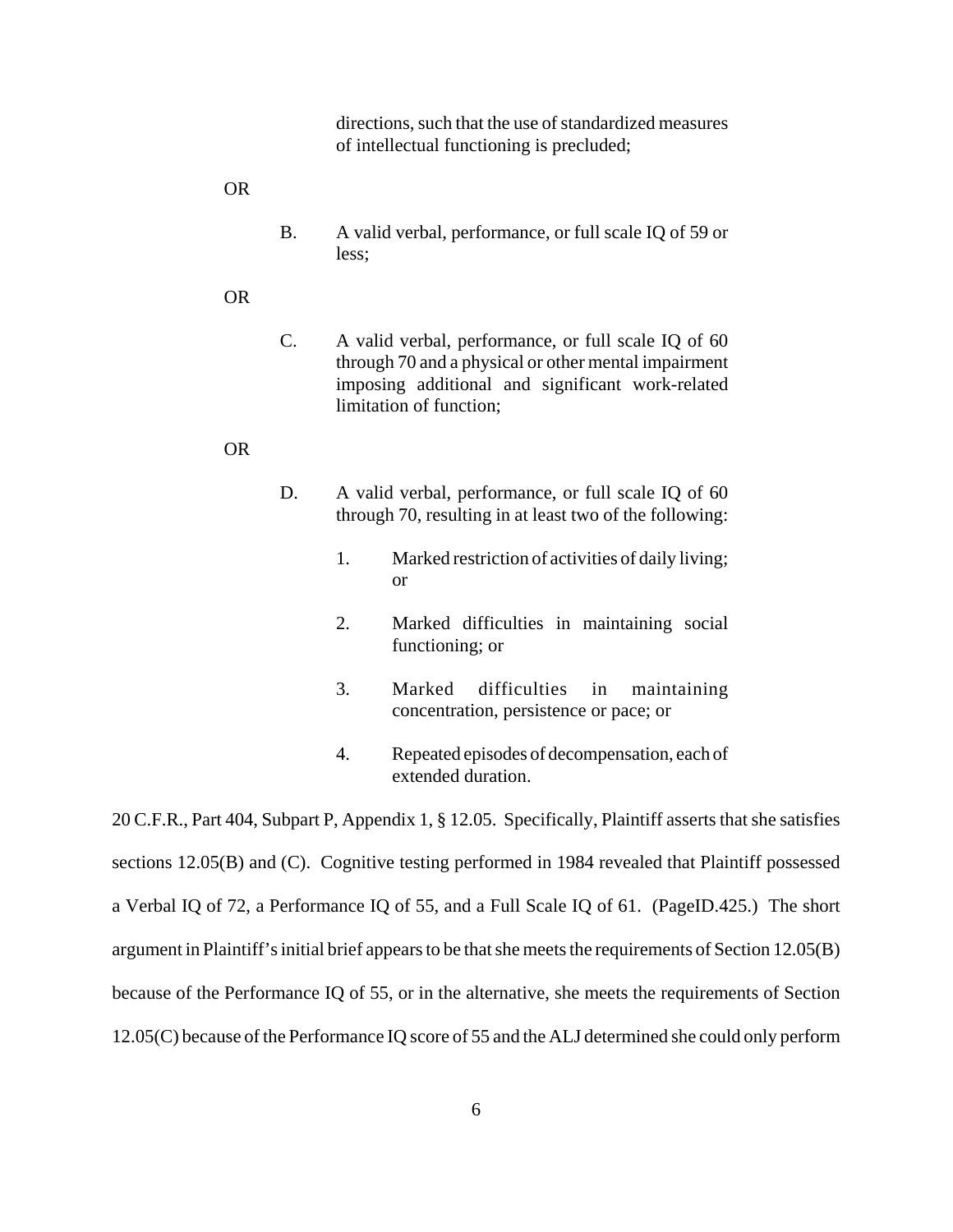light work. (PageID.477–78.) Plaintiff's initial brief, however, does not address the requirements articulated in the introductory paragraph of Section 12.05. 20 C.F.R., Part 404, Subpart P, Appendix 1, § 12.00(A). Plaintiff must establish that she satisfied the "diagnostic description" of intellectual disability articulated in the introductory paragraph of Section 12.05 in order to satisfy the listing's requirements. *Cooper v. Comm'r of Soc. Sec.*, 217 F. App'x 450, 452 (6th Cir. 2007); *see also Foster v. Halter*, 279 F.3d 348, 355 (6th Cir. 2001) (to satisfy Section 12.05, the claimant must demonstrate that she experienced deficiencies in adaptive functioning prior to attaining the age of 22). A claimant does not satisfy a particular listing unless all of the requirements of the listing are present. *See Hale v. Sec'y of Health & Human Servs.*, 816 F.2d 1078, 1083 (6th Cir.1987)*. See, e.g.*, *Thacker v. Soc. Sec. Admin.*, 93 F. App'x 725, 728 (6th Cir. 2004) ("[w]hen a claimant alleges that he meets or equals a listed impairment, he must present specific medical findings that satisfy the various tests listed in the description of the applicable impairment or present medical evidence which describes how the impairment has such equivalency".

The ALJ found that Plaintiff did not have the requisite deficits in adaptive functioning because she lived independently, works part time, performs personal care without difficulty, prepared meals, shopped, cleaned, and did the laundry. (PageID.40.) Plaintiff's function report mirrors these findings. Plaintiff stated she lived alone. She would spend a typical day working in the morning from 5 to 9 AM, then doing dishing, eating lunch, reading a book, watching television, and preparing dinner. (PageID.241.) She further stated she had no problem with her personal care, nor did she need reminders. She was able to make sandwiches and frozen dinners, though she argues she was able to cook more healthy meals prior to her onset date. (PageID.242.) Furthermore, she goes out every other day and shops once a month. She is able to count change and handle a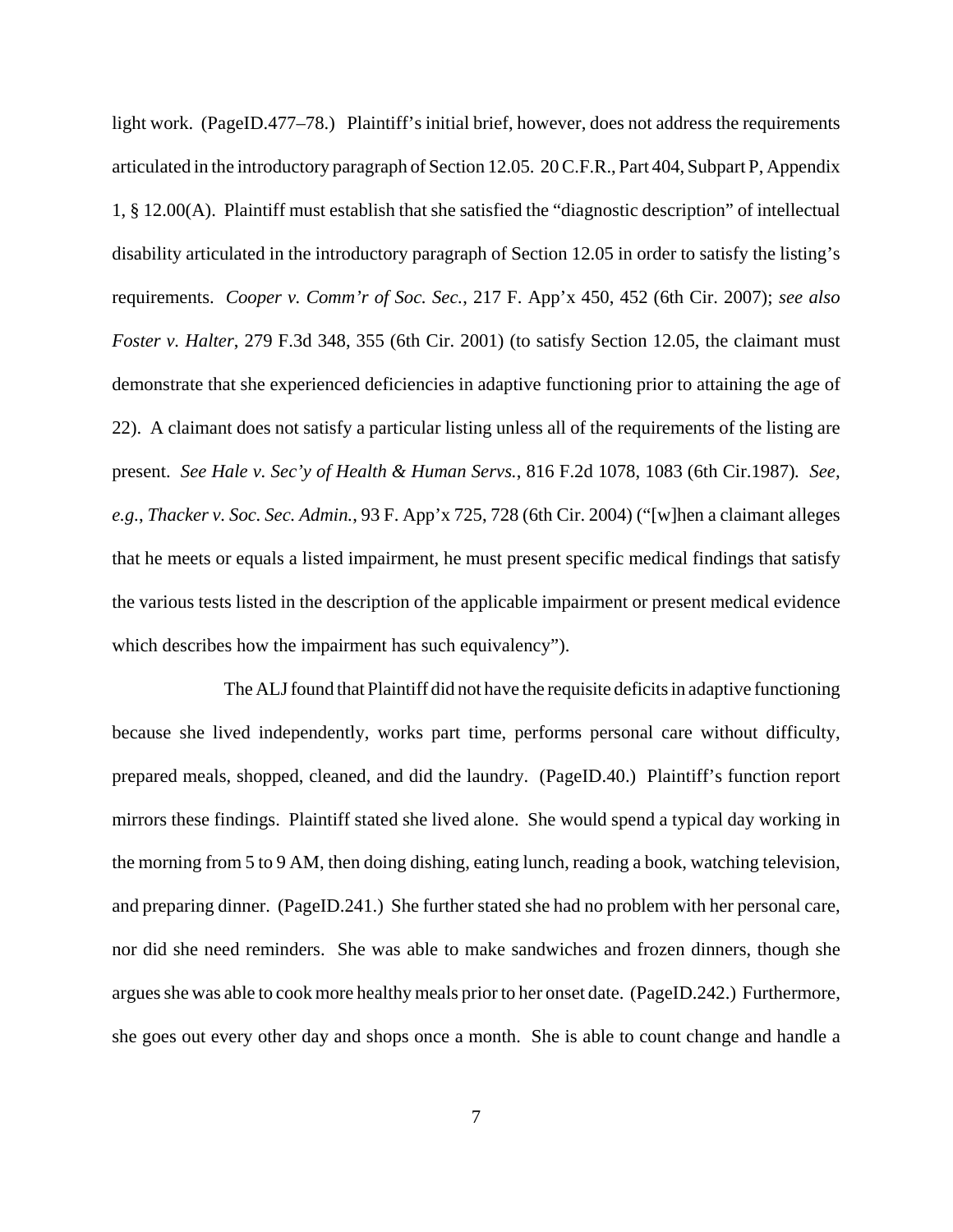savings account and checkbook. (PageID.244.) She attends church regularly as well as a social group. (PageID.245.) Plaintiff stated she can follow written instructions, though she does have bad vision. Regarding verbal instructions, Plaintiff noted she had to be told things more than once on occasion. She has some difficulty with family members, did not have any notable difficulty getting along with authority figures, but has difficulty handling stress. (PageID.245–46.)

In her reply brief, Plaintiff argues for the first time that she meets the introductory paragraph requirements. She notes that she took special education classes while in school. She also argues that the records show that while in school she was immature and shy. Plaintiff also argues that she only obtained her job at McDonald's through the assistance she received from her school. (PageID.489.) While Plaintiff may have participated in special education classes as a youth, she nevertheless successfully completed high school, which supports the ALJ's conclusion that Plaintiff did not satisfy this Listing. *See Sheeks v. Comm'r of Soc. Sec.*, 544 F. App'x 639, 641–42 (6th Cir. 2013). Plaintiff has also failed to present evidence that she experienced, prior to age 22, deficits in adaptive functioning, such as an inability to care for herself or handle social situations. *See id.* at 642. While earlier school records refer to a shyness or timidity on the part of Plaintiff, later records find that she was not as quiet or shy. In grade nine, Plaintiff's social and emotional performance was "age appropriate." (PageID.427.) A year later Plaintiff was described as not appearing as "quiet, shy and withdrawn as previous reports" although there were still noticeable tendencies. (PageID.425.) While there exists evidence that Plaintiff experiences a certain level of cognitive impairment, Plaintiff's various activities, including working for several years, whether or not she had assistance in obtaining this job, are inconsistent with a conclusion that Plaintiff satisfies this Listing. *See, e.g., Burrell v. Comm'r of Soc. Sec.*, No. 99-4070, 2000 WL 1827799, at \*2 (6th Cir.,